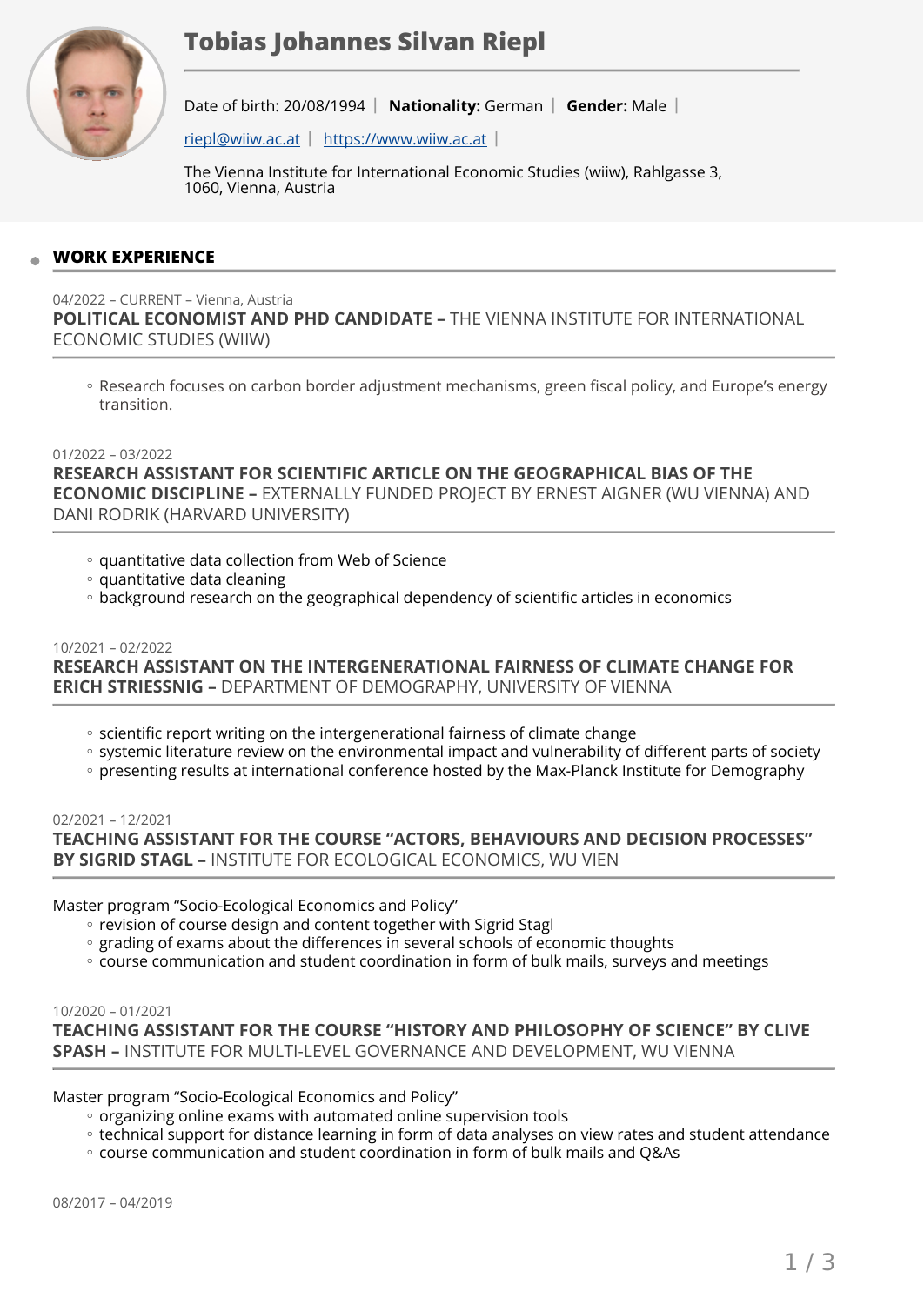- quantitative data collection and preparation
- assisting in writing policy reports and designing project presentations
- assisting in product life cycle assessments and project fund raising

## **EDUCATION AND TRAINING**

#### 10/2019 – 11/2021

**SOCIO-ECOLOGICAL ECONOMICS AND POLICY M.SC. (WITH HONORS) –** Vienna University of Economics and Business, Vienna

- environmental policy and multi-level governance
- agent-based modelling within a mixed methods approach (quantitative & qualitative research)
- international law and institutions, policy-making process, political economy

EQF level 7

02/2016 – 03/2019

**ENVIRONMENTAL AND BIO-RESOURCES MANAGEMENT B.SC. (WITH HONORS) –** University of Natural Science Resources and Life Sciences, Vienna

- natural resource management & nature preservation ◦
- sustainable urban mobility
- renewable energy technologies

EQF level 6

## **LANGUAGE SKILLS**

Mother tongue(s): **GERMAN**

Other language(s):

|                | <b>UNDERSTANDING</b> |                | <b>SPEAKING</b>      |                       | <b>WRITING</b> |
|----------------|----------------------|----------------|----------------------|-----------------------|----------------|
|                | Listening            | Reading        | Spoken<br>production | Spoken<br>interaction |                |
| <b>ENGLISH</b> | C <sub>1</sub>       | C <sub>1</sub> | C <sub>1</sub>       | C <sub>1</sub>        | C1             |
| <b>FRENCH</b>  | <b>B2</b>            | <b>B2</b>      | B <sub>2</sub>       | B <sub>2</sub>        | B <sub>2</sub> |
| <b>SPANISH</b> | B <sub>1</sub>       | B <sub>1</sub> | B <sub>1</sub>       | B <sub>1</sub>        | B <sub>1</sub> |
| <b>LATIN</b>   | C <sub>1</sub>       | C <sub>1</sub> | C1                   | C1                    | C1             |

*Levels: A1 and A2: Basic user; B1 and B2: Independent user; C1 and C2: Proficient user*

## **DIGITAL SKILLS**

 $R$  Excel Word PowerPoint Microsoft Teams